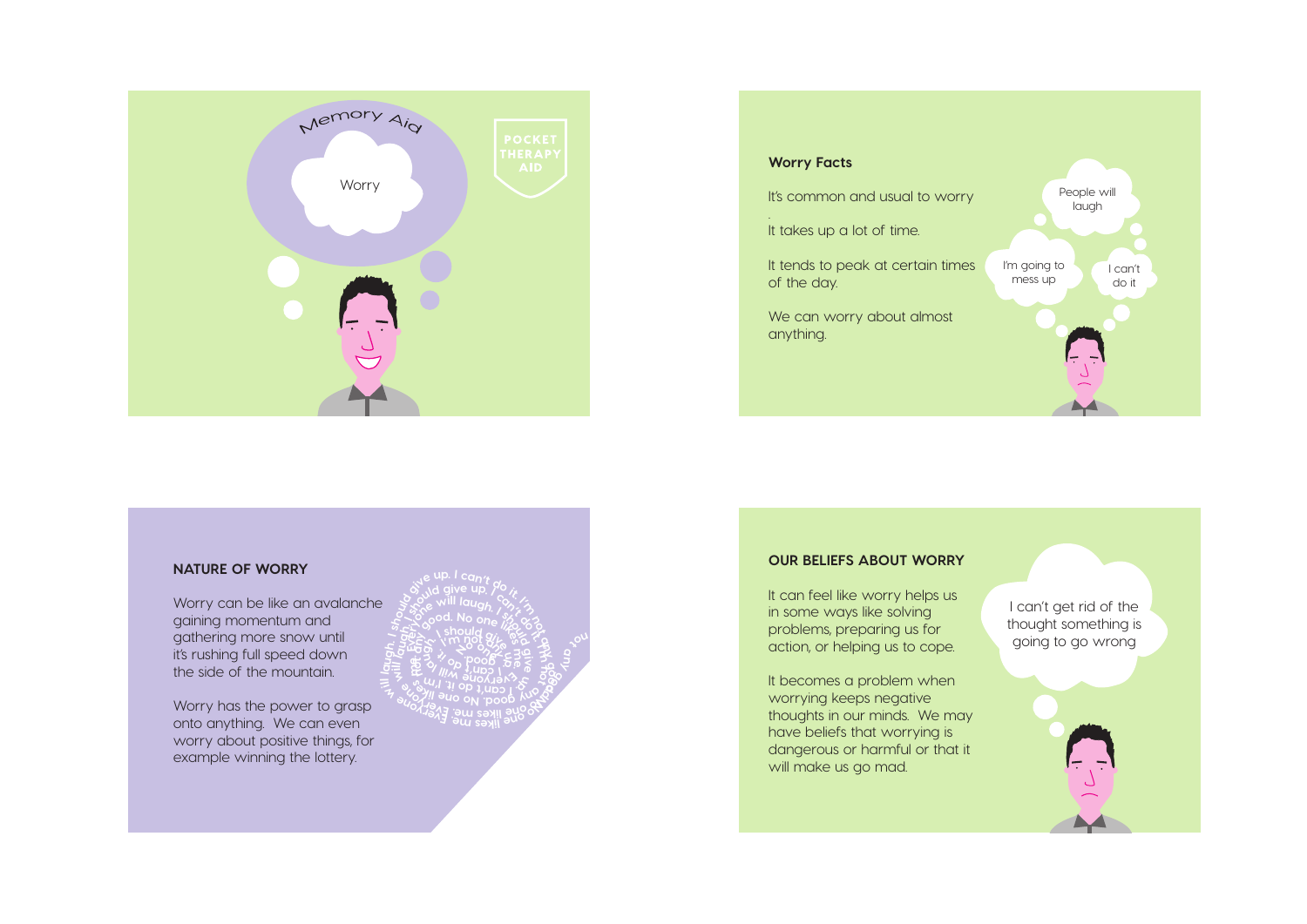





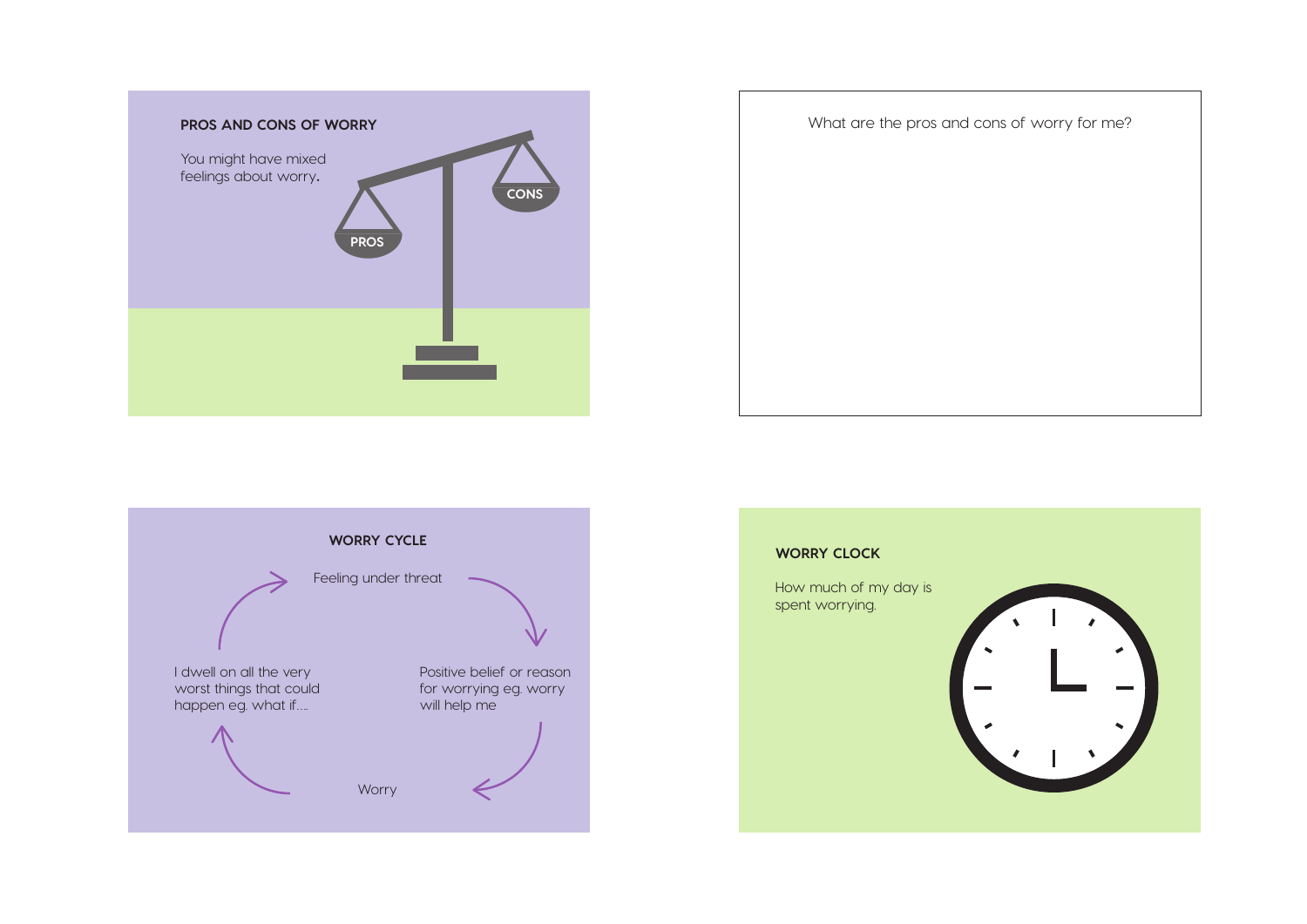Are there times when it is worse or better? What would I do if I wasn't worrying?







# **WORRY PERIODS**

One way of switching is a set time in the day

channels is using worry it's in an uncomfortable place periods. A worry period and do something nice afterwhen you allow yourself around 15 minutes every day. free rein to worry. Make sure wards. Worry periods should be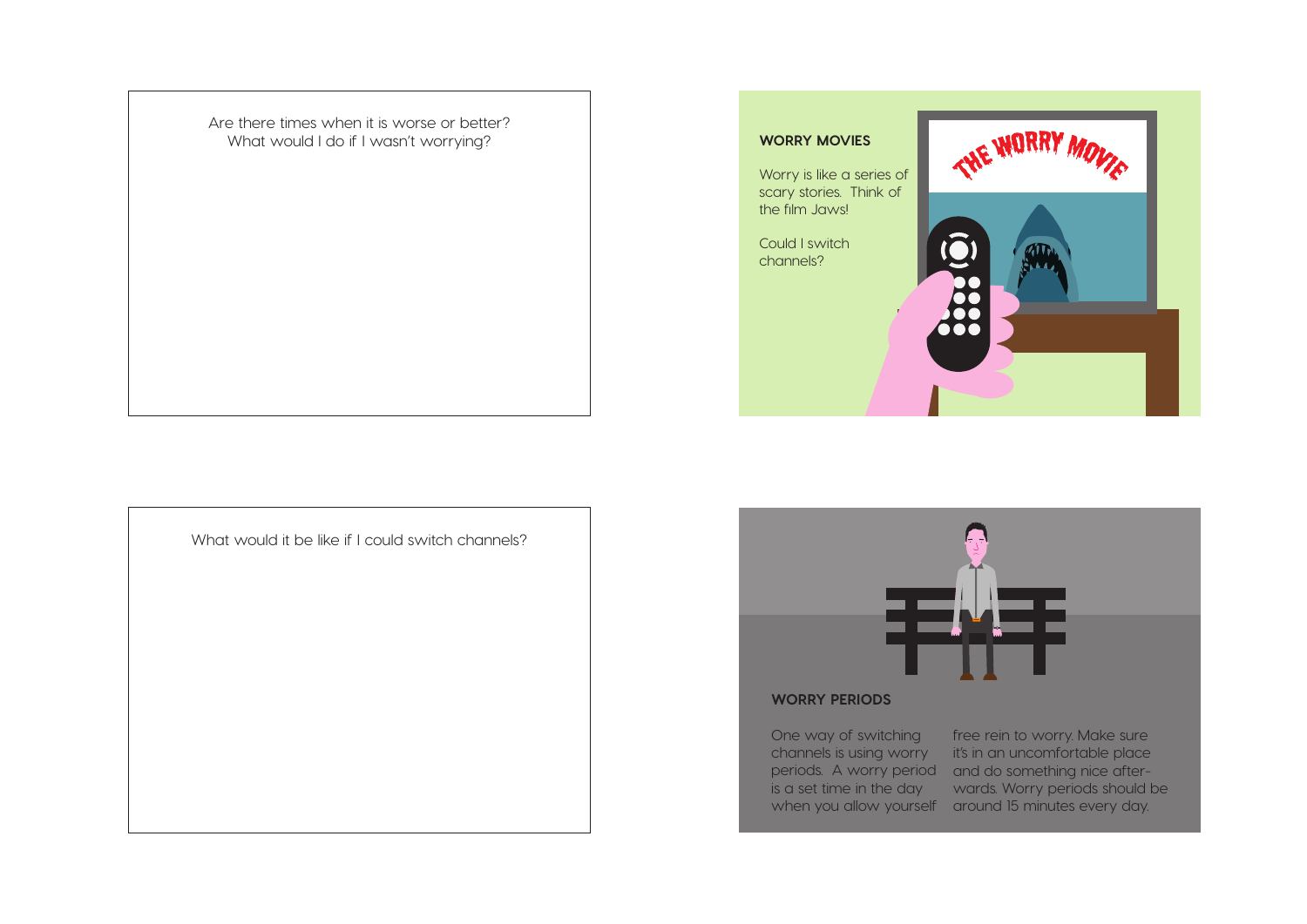## **WORRY PERIODS**

I can learn to notice my worries during the day and postpone them until my worry period by:

- Writing them down (on paper, in a worry app)
- Getting active
	- Making contact with some one
	- Thinking of something different
- Doing something relaxing.





## **FEELING SAFE**

Worry makes us feel uneasy and unsafe. Create a sense of safety using imagery. Go to a safe place in your mind, from memory or somewhere made up. This works best if you use all your senses. Carrying something with you that symbolises safety can also be soothing. This could be a photo or a piece of jewellery.